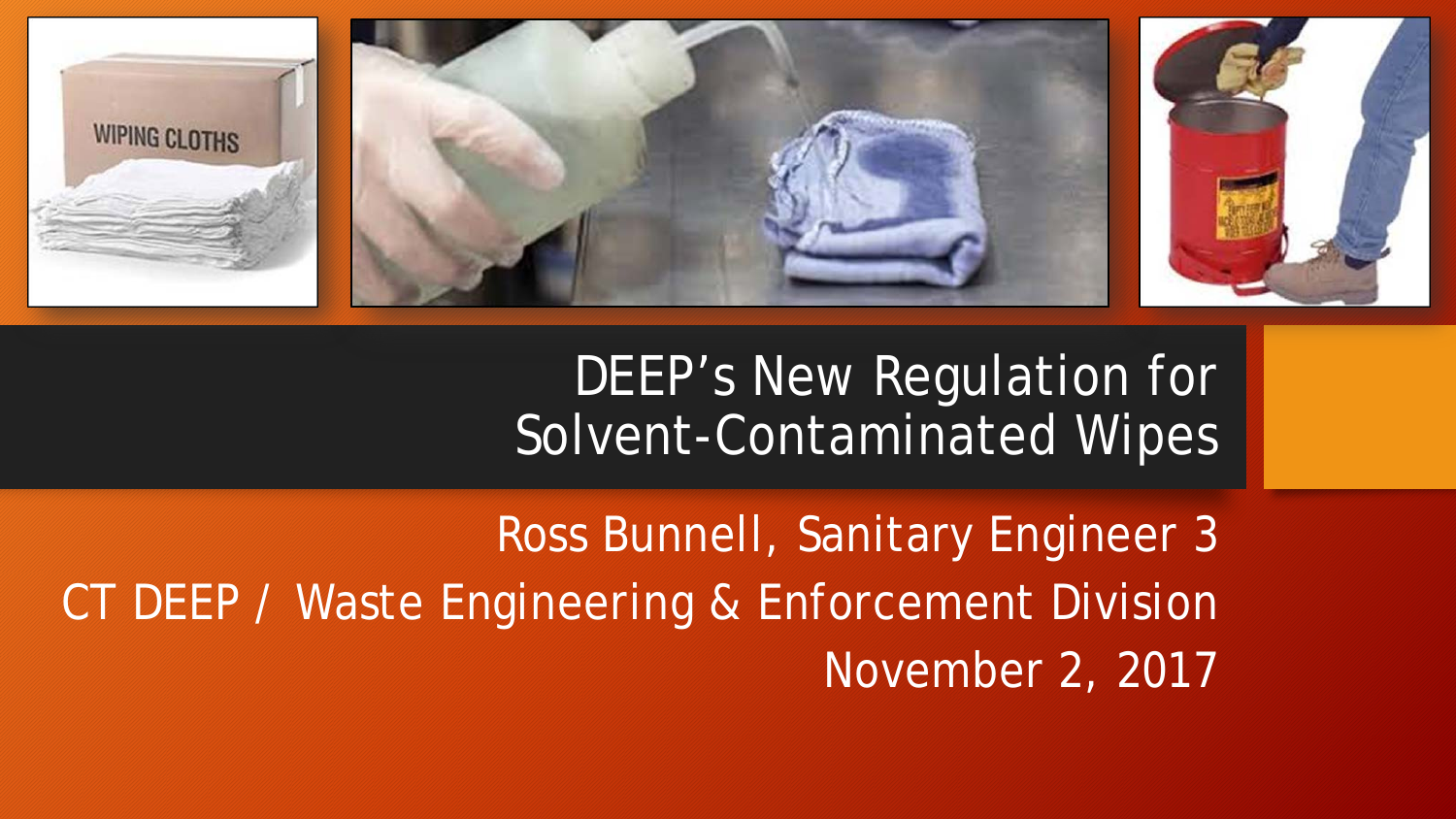## An Age-Old Question: What to Do with Solvent-Contaminated Wipes?

- "Wipes" = cloth, paper, or "non-woven" wipes.
- Generated EVERYWHERE.
- Since the 1980s, EPA and states recognized this waste was a technically hazardous, but marginal hazardous waste stream.
- Industry pressed EPA for regulatory relief.
- EPA was concerned about proper management, but didn't want to discourage reuse (e.g., launderable rags).
- While EPA evaluated alternatives, they allowed states to adopt interpretive policies on launderable wipes ([1994 EPA memo](https://rcrapublic.epa.gov/files/11813.pdf)).
- CT had a [written policy](https://portal.ct.gov/-/media/DEEP/waste_management_and_disposal/hazardous_waste/IndustrialRagHandlingFactSheetpdf.pdf) in effect beginning in 1995.

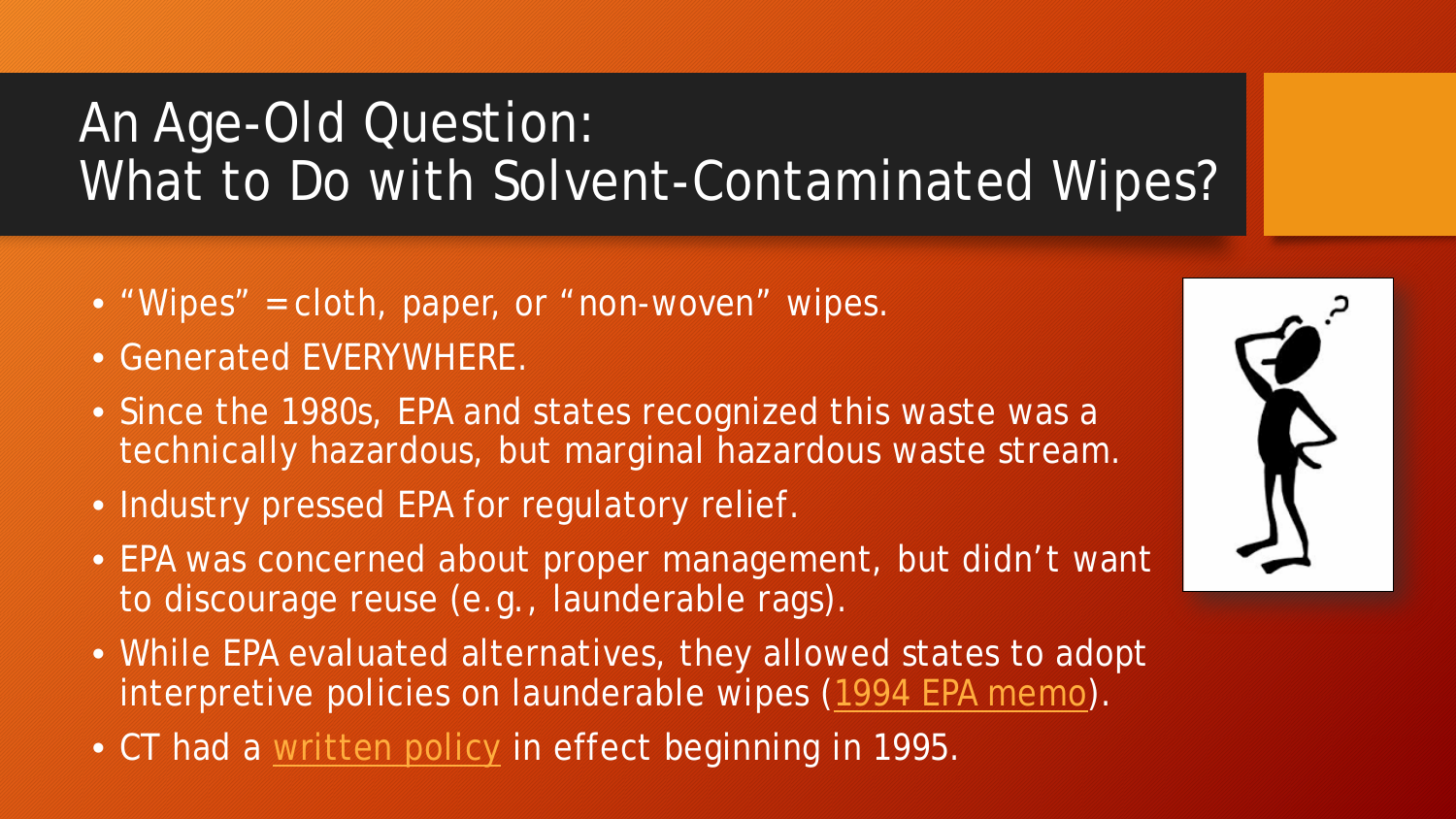### Management of Wipes under DEEP's Policy

- Disposable wipes were subject to full regulation as hazardous waste.
	- "Contained in" rule said solvent listings apply even if the wipes no longer contain significant amounts of solvent.
	- Example: acetone wipes (F003).
- Launderable wipes:
	- Could be transported by haulers that did not have DEEP transporter permits.
	- Could be sent to laundries that did not have TSDF treatment permits (subject to wastewater discharge permitting).
	- Had to be managed as hazardous waste while stored on-site.

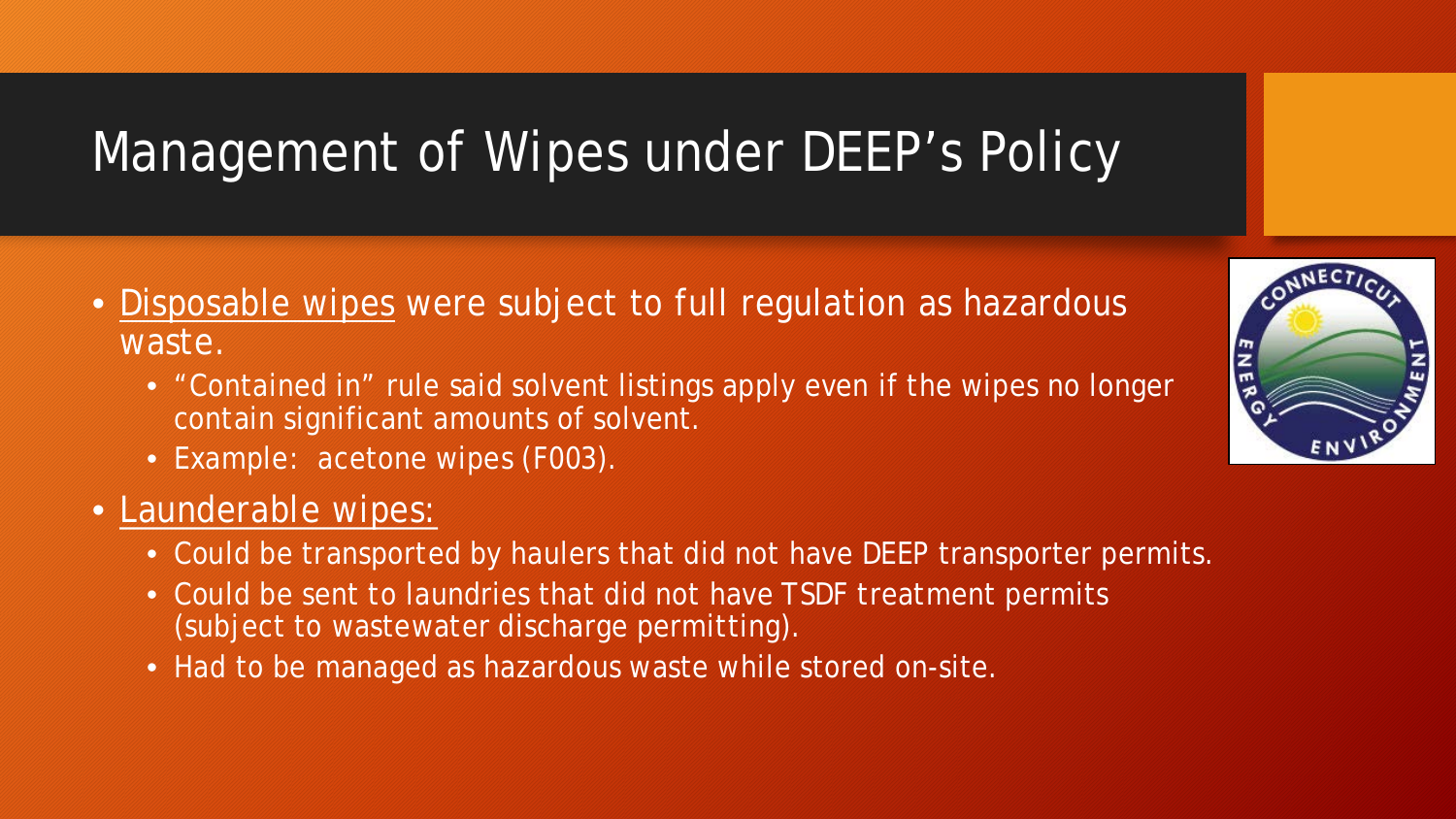### 11/20/2003 EPA Proposed Rule

- [DEEP commented](https://portal.ct.gov/-/media/deep/waste_management_and_disposal/hazardous_waste/Compendium/32050404_CT_DEP_Comments_on_EPA_2003_Proposed_Rule_re_Solvent_Wipes.pdf?la=en) on the proposed rule.
- Generally supported provisions for launderable wipes.
- Did not support the provisions for disposable wipes:
	- No provisions to prevent over-accumulation.
	- Lack of accountability as compared to launderable wipes.
	- Sets a precedent that could undermine RCRA requirements for LDRs and "contained in" listed wastes.
- DEEP suggested management as Universal Waste.
- Concerns about using plastic or cloth bags to ship wipes.
- Containers should be rigid, non-leaking, and closed.
- Containers should be marked with the accumulation start date.

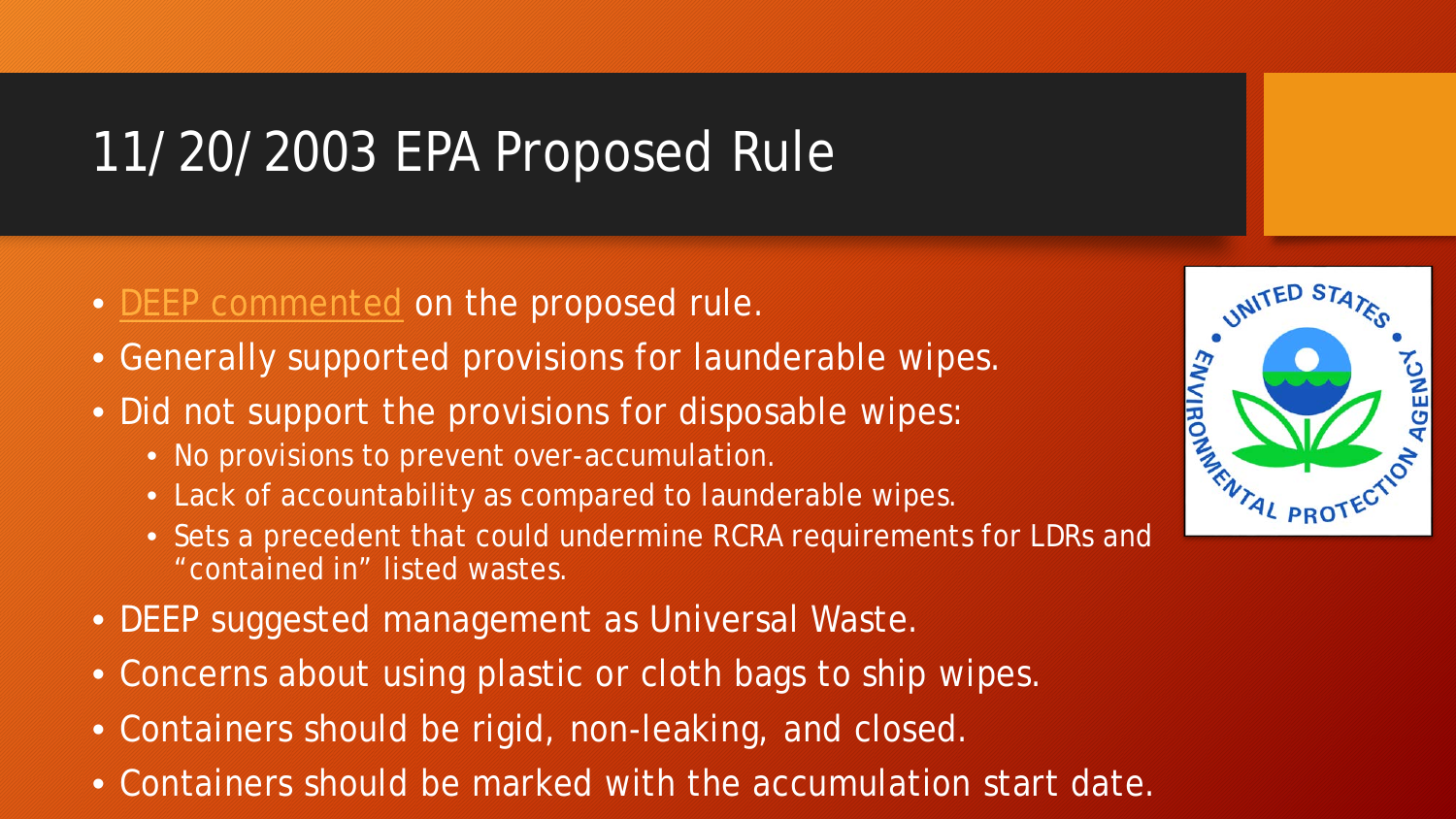### 11/20/2003 EPA Proposed Rule (Cont.)

- Generators should maintain records documenting the amounts of wipes shipped off-site.
- Raised questions about the relationship between the proposed rule and existing federal used oil rules regarding "materials containing or otherwise contaminated with used oil."

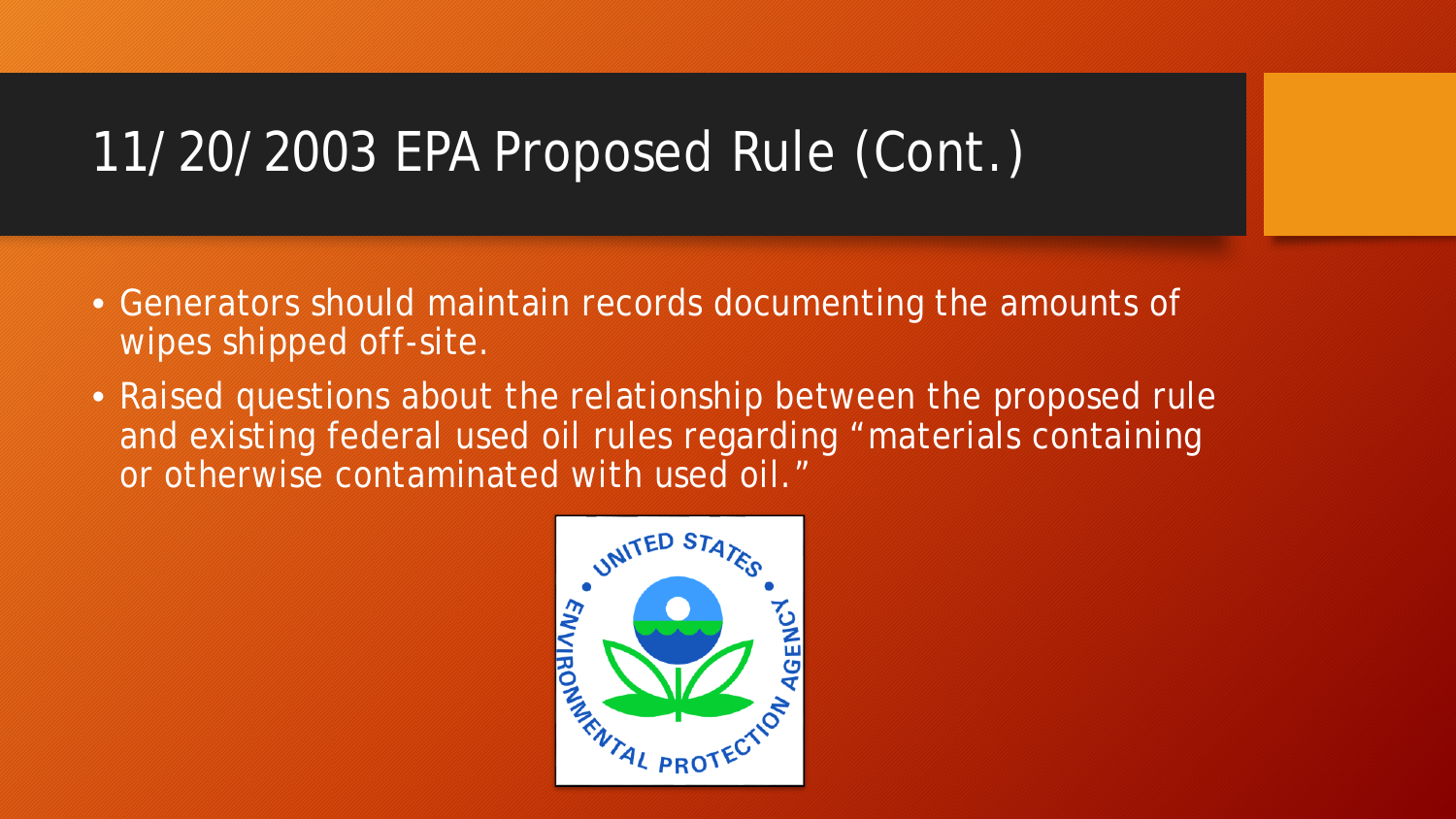### EPA Actions in Response to Comments

- 10/27/2009: Revised its Risk Analysis for disposable wipes and sludge from the laundering of reusable wipes.
- 7/31/2013: [Final EPA Rule on Solvent-Contaminated Wipes](https://www.epa.gov/hwgenerators/final-rule-2013-conditional-exclusions-solid-waste-and-hazardous-waste-solvent).
	- Effective federally on 1/31/2014.
	- Considered less stringent than existing federal rules.
	- Therefore, not effective in authorized states (e.g., CT), until they formally adopt the new rule.
	- However, EPA memo allowing states to enact policies for launderable rags would expire as of 7/1/2015.

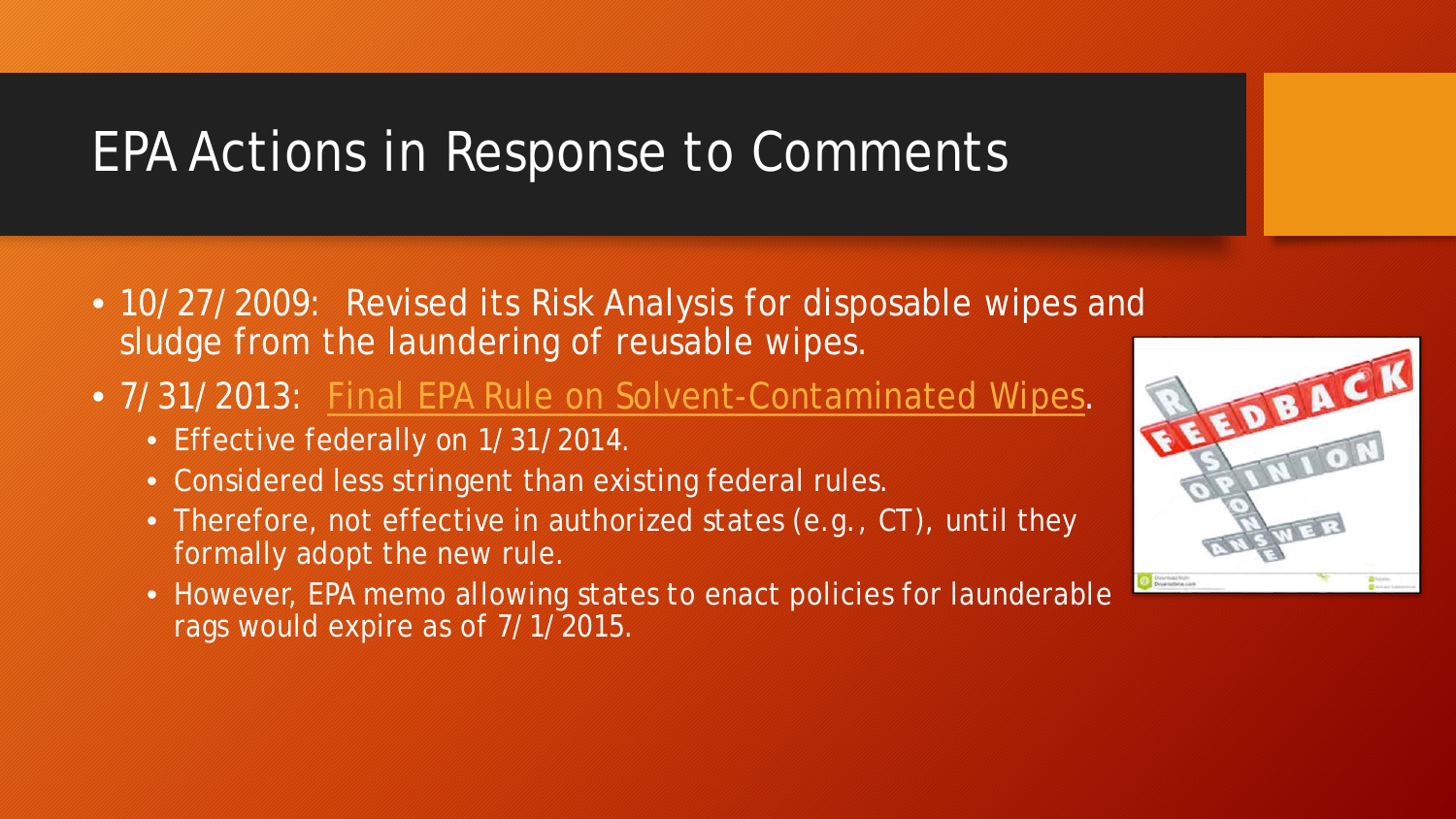### Provisions of EPA's Final Rule

- Conditional Exclusion from the definition of hazardous waste for disposable wipes.
- Conditional Exclusion from the definition of solid waste for reusable (i.e., launderable) wipes.



- "Wipe" = woven or non-woven shop towel, rag, pad or swab made of wood pulp, fabric, cotton, polyester or other material.
- "Solvent Contaminated Wipe":
	- Contains one or more of the [F001–F005](https://www.ecfr.gov/cgi-bin/text-idx?SID=dd50d482c62524e26dd54877c7ca1643&node=40:26.0.1.1.2.4.1.2&rgn=div8https://www.ecfr.gov/cgi-bin/text-idx?SID=dd50d482c62524e26dd54877c7ca1643&node=40:26.0.1.1.2.4.1.2&rgn=div8) listed solvents and their [U-listed](https://www.ecfr.gov/cgi-bin/text-idx?node=se40.26.261_133) counterparts;
	- Is [characteristically hazardous](http://www.ct.gov/deep/cwp/view.asp?a=2718&q=325422&deepNav_GID=1967#AppendixA) resulting from one of these solvents; or,
	- Exhibits the characteristic of [ignitability](http://www.ct.gov/deep/cwp/view.asp?a=2718&q=325422&deepNav_GID=1967#AppendixA) due to a non-listed solvent.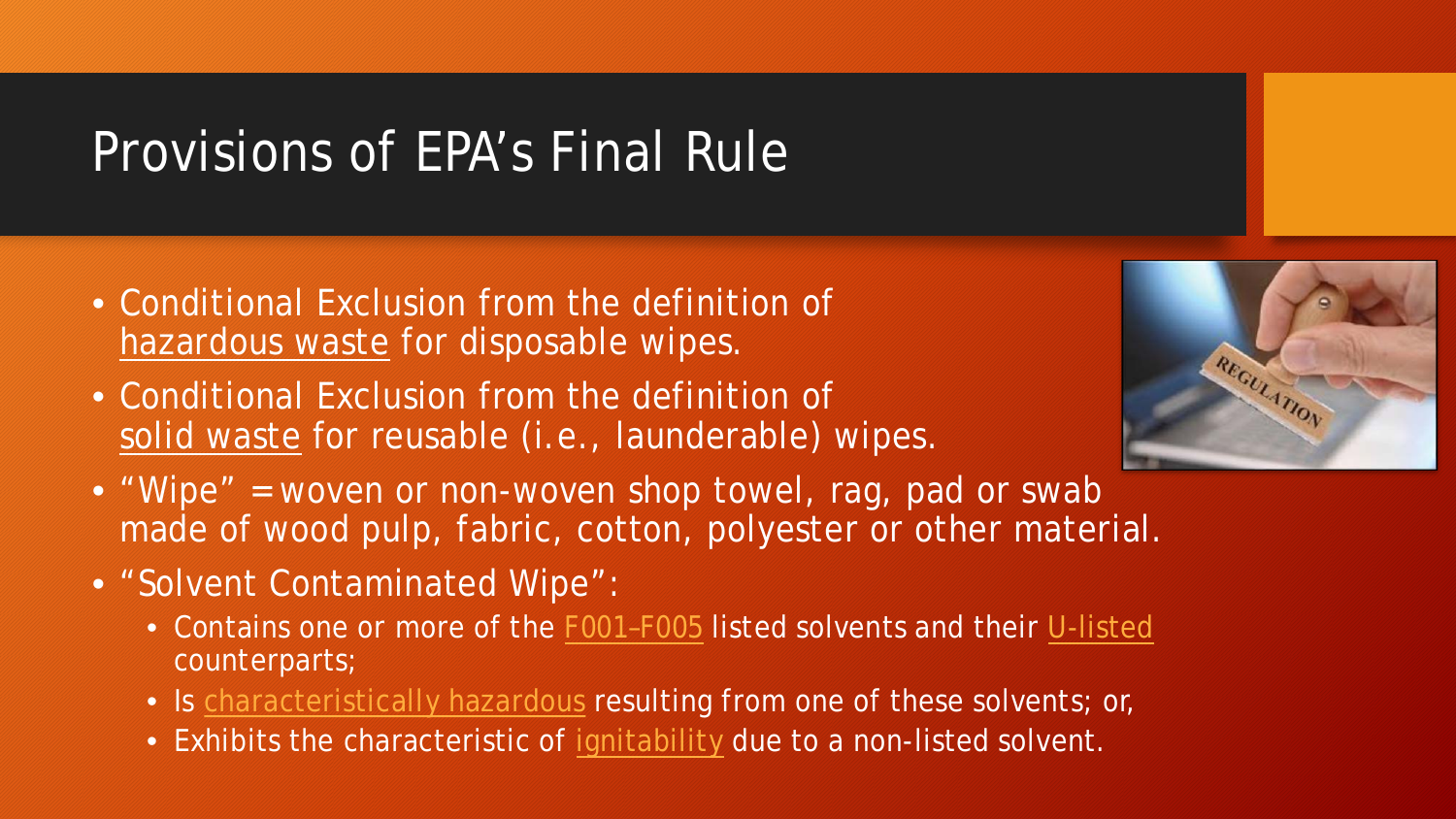## Provisions of EPA's Final Rule (Cont.)

- Wipes are not eligible if they contain:
	- Trichloroethylene and are being sent for disposal (OK if being laundered).
	- Hazardous for anything else (e.g., TCLP metals).
- Conditions for the exclusion:
	- Stored and transported in non-leaking, closed containers that are capable of containing any free liquids.
	- Containers must be closed except when adding or removing wipes.
	- Containers must be sealed when full and during transportation.
	- Labeled "Excluded Solvent-Contaminated Wipes."
	- 180-day accumulation time limit.
	- No free liquids at the time of being sent for disposal or cleaning.
	- Free liquids may be removed and must be managed as hazardous waste.

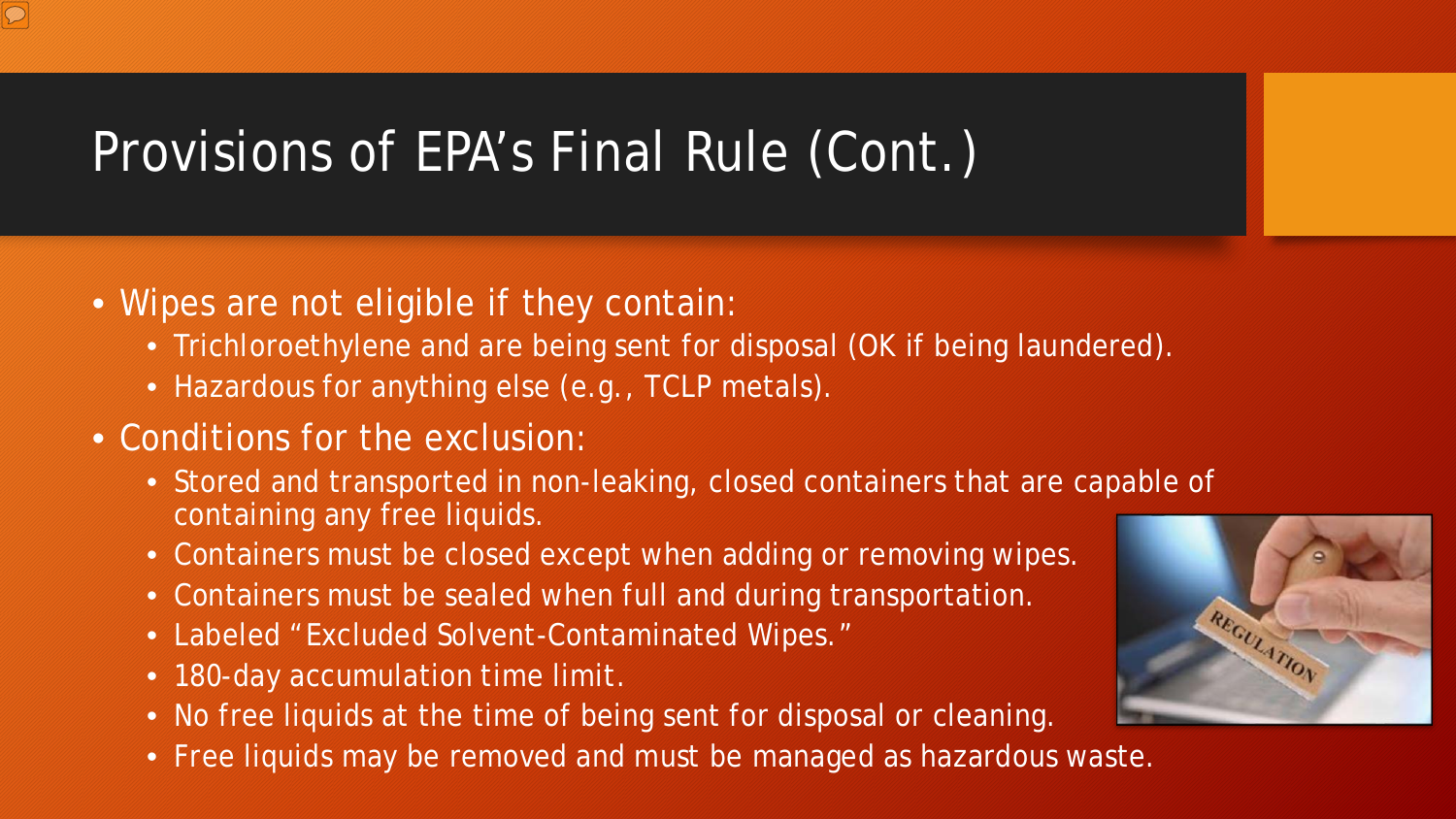# Provisions of the Final Rule (Cont.)

- Other Conditions:
	- Generator Recordkeeping: name and address of destination facility, documentation that the 180-day time limit is being met, how generators will meet the "no free liquids standard."
- Reusable wipes must be sent to a laundry that is regulated under the Clean Water Act.
- Disposable wipes must be sent to one of the following:
	- A combustor regulated under Section 129 of the Clean Air Act, or a HW combustor or Boiler/Industrial Furnace; or
	- A MSW landfill regulated under 40 CFR 258 or a HW landfill.
- Conditions for exclusion continue to apply during transportation and at downstream handlers.

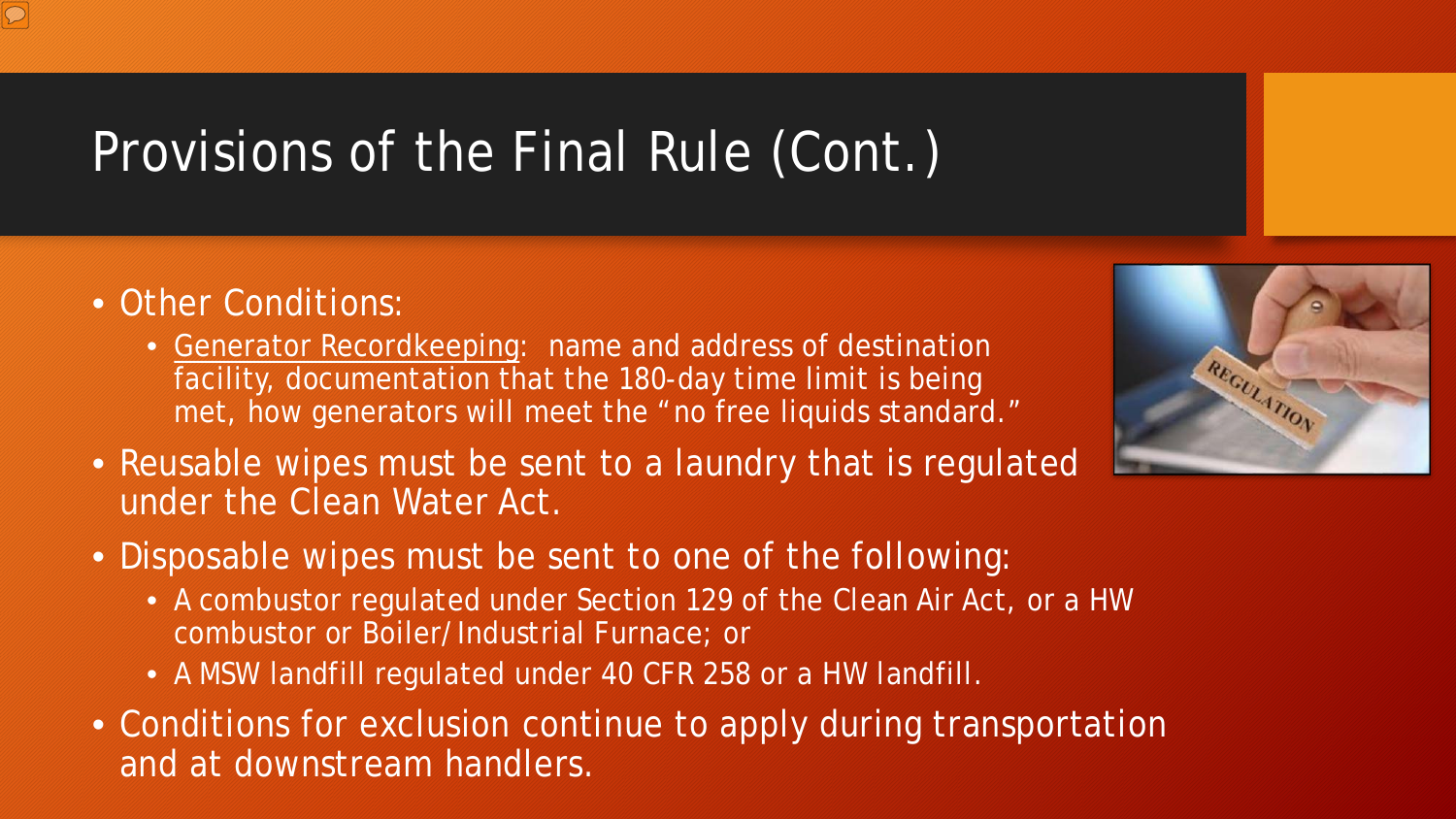### Frequently Asked Questions about EPA's Final Rule



- Do the rules allow on-site laundering?
	- Answer: yes, provided any WW discharge is regulated under the Clean Water Act.
- Can I manage uniforms, mats, PPE, or mop heads under the rule?
	- Answer: no, these items do not meet the definition of wipes.
- Can generators self-transport wipes to a MSW LF or combustor under the EPA rule?
	- Answer: yes, provided they are labeled, closed, etc.
- Can I add absorbents to containers of wipes?
	- Answer: no, the exclusion is only for solvent-contaminated wipes.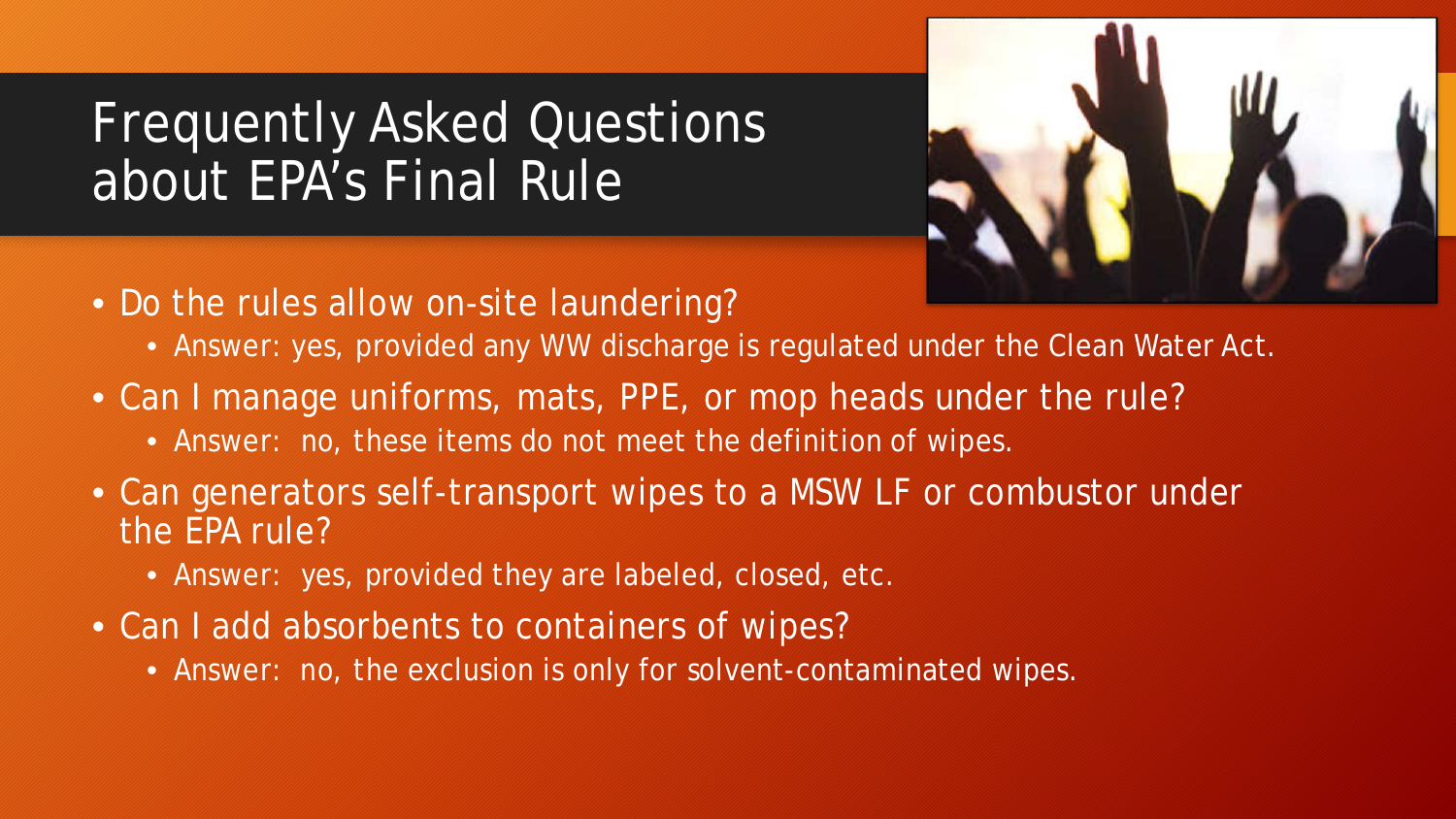### DEEP Response to EPA Final Rule

- Fall of 2015: DEEP approached by a group of stakeholders, encouraging us to adopt the rule as soon as possible.
- Early 2016: DEEP began drafting a regulation.
- 2/3/2017: DEEP released proposed regulation, and Public Comment Period began.
- 3/6/2017: Public Comment Period closed.
- 5 commenters: 4 expressed support, 2 made suggestions regarding the proposed regulation, none opposed it.
- 3/29/2017: DEEP Response to Comments.
- 6/27/2017: Approved by Legislative Regs Review Committee.
- 8/25/2017: Final Approved Regulation.

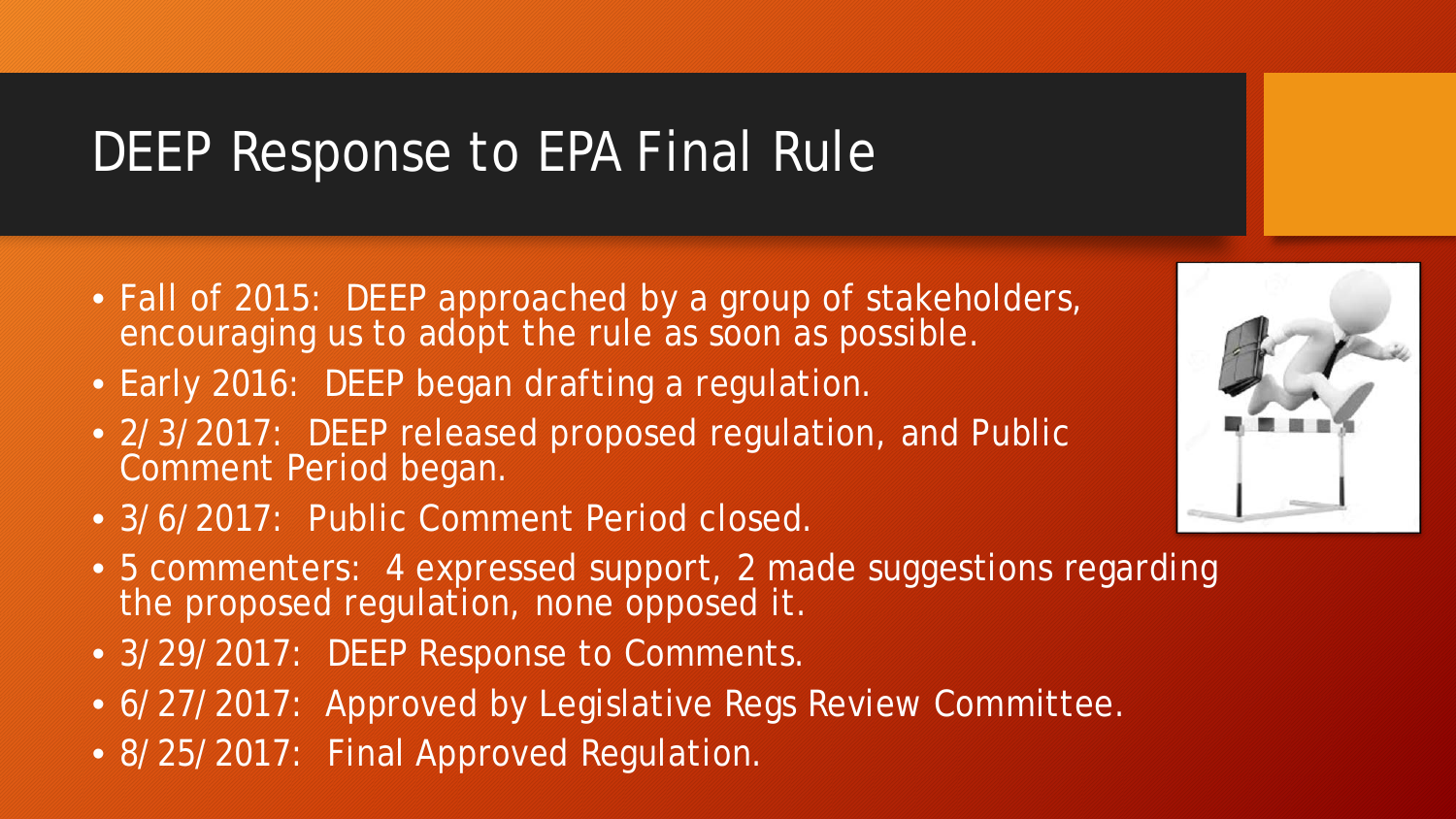## Overview of the Final DEEP Regulation

- Adds new Section 22a-449(c)-101(d) to CT's Hazardous Waste Regs for solvent-contaminated wipes.
- Largely the same as the EPA Final Rule, although structured differently and with some more-stringent provisions and clarifications.
- Copy of the Final DEEP Regulation is available at: <https://eregulations.ct.gov/eRegsPortal/Search/RMRView/PR2016-045>

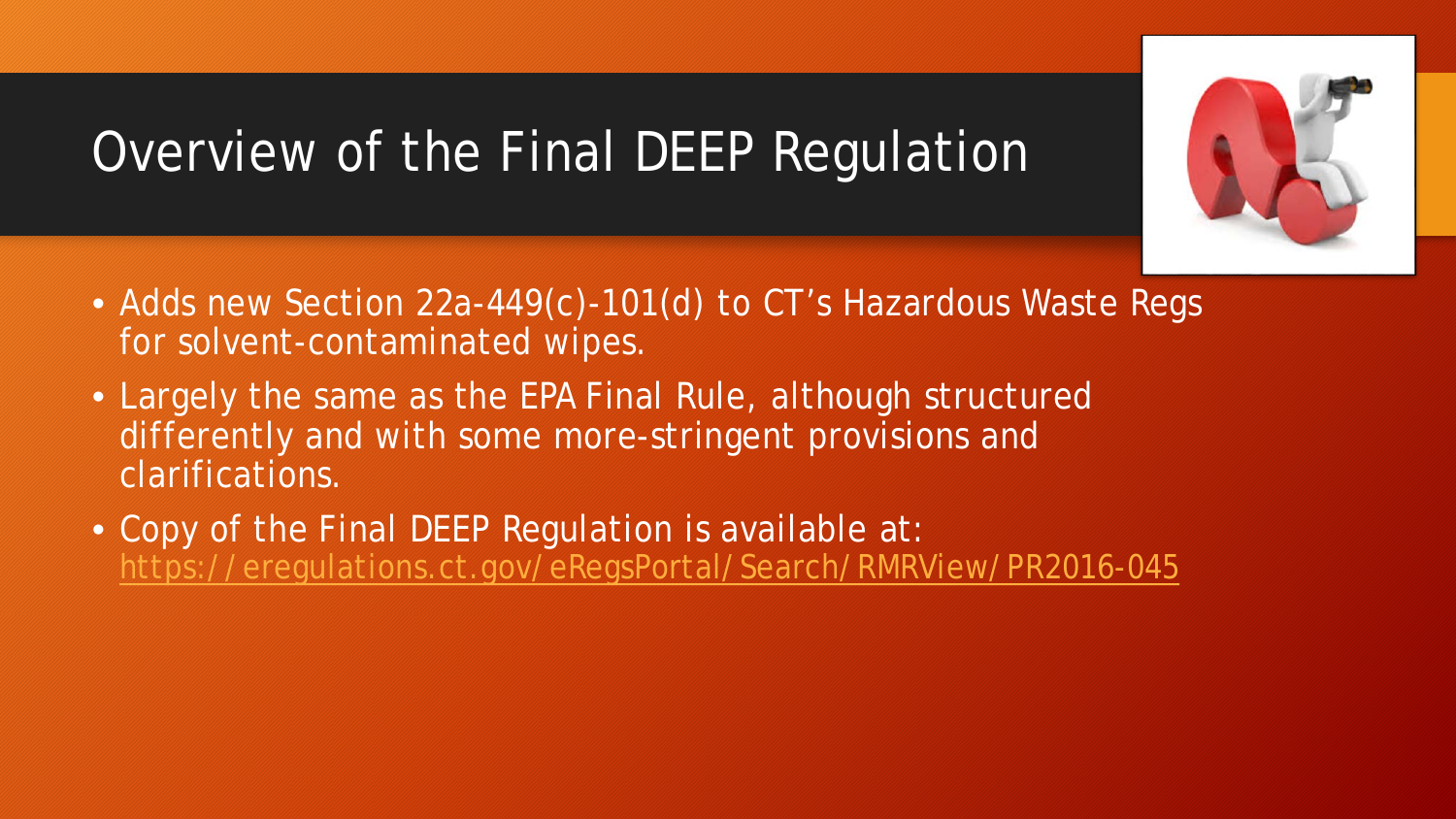### Differences Between the DEEP and EPA Rules

- Launderable wipes excluded from the definition of *hazardous waste* (not *solid waste* as in the EPA rule).
- Containers of wipes (disposable and reusable):
	- Rigid (e.g., drums, but not cloth or plastic bags).
	- Non-leaking.
	- Marked with start date of accumulation.
	- Not have any other wastes placed in them.



- Clarified who is responsible for compliance with the conditions for exclusion.
- Disposable wipes may not be sent to a solid waste landfill in CT.
- Clarified state requirements applicable to receiving facilities.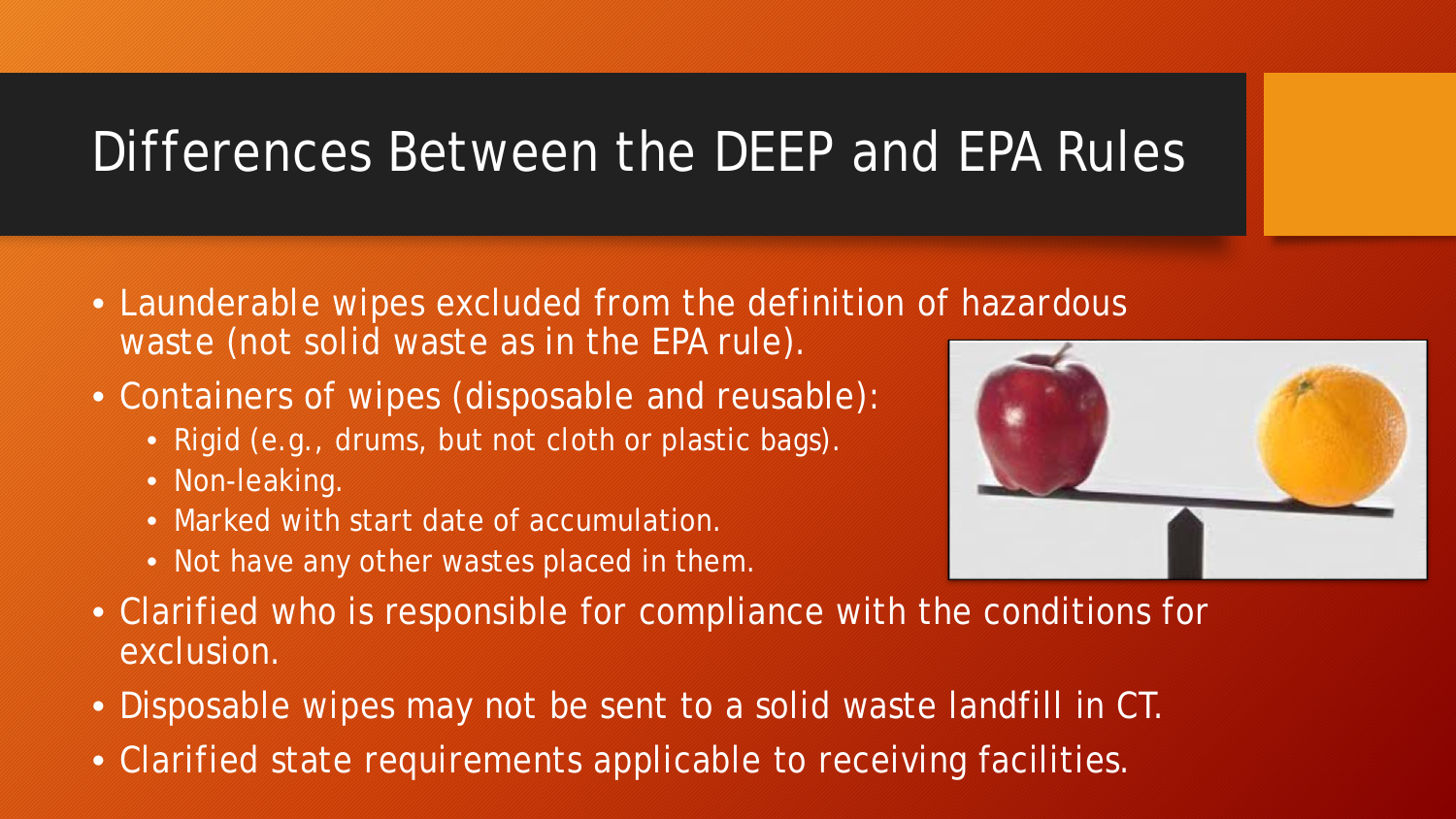## Differences (Cont.)



- Receiving facilities must have the required permits and not have any unresolved enforcement actions regarding the management of solvent-contaminated wipes.
- Generators of wipes must maintain records regarding the amount of wipes they generate and launder or dispose of. Examples:
	- On-site log.
	- Shipping records/bills of lading.
	- DEEP also requires that records must be kept for at least 3 years.
- Clarified the status of free liquids and residuals from laundering:
	- Free liquids removed from wipes regulated as hazardous waste.
	- Residuals from laundering only hazardous if they exhibit a characteristic (i.e., solvent listings do not carry through).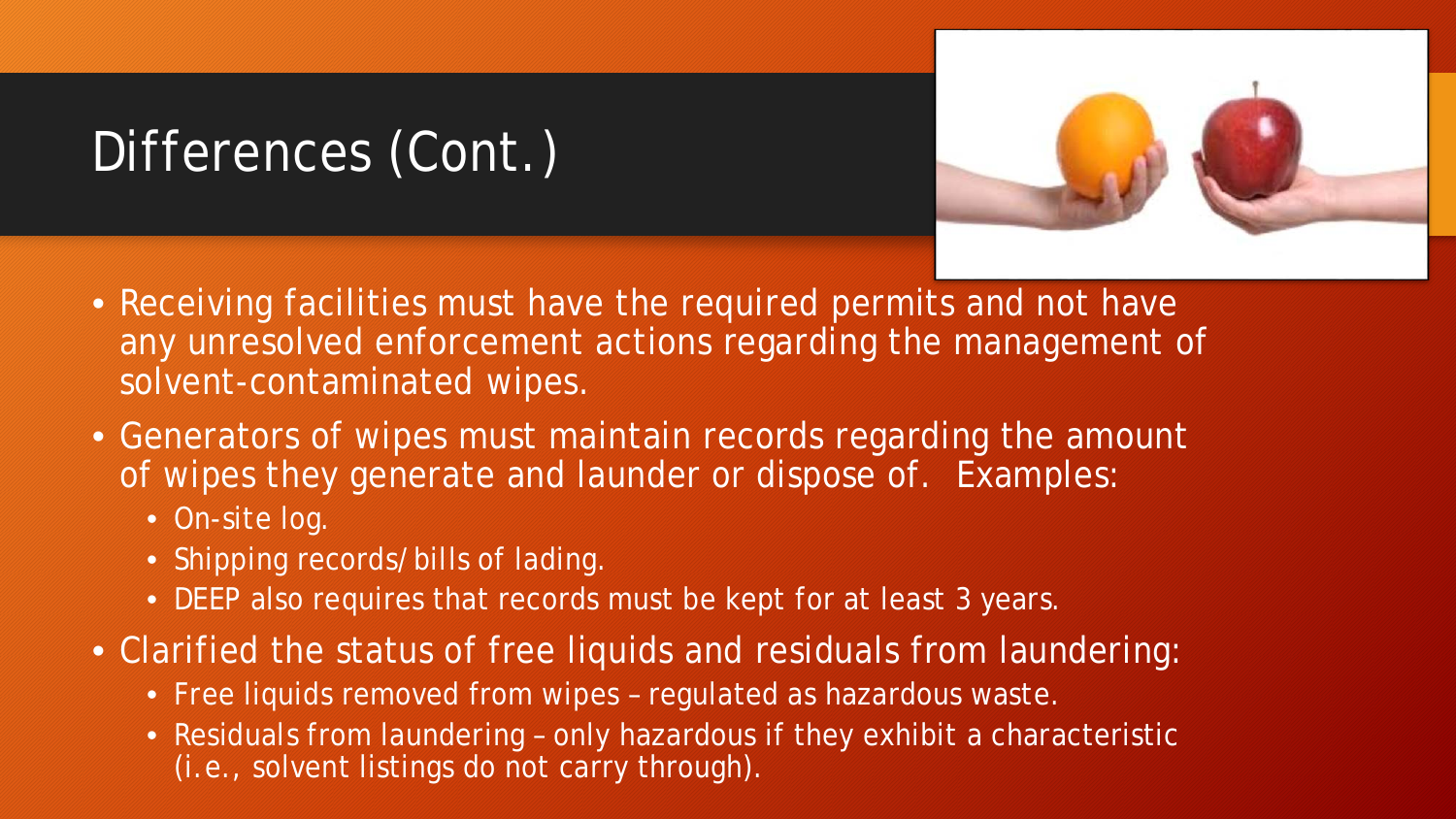#### **Solvent-Contaminated Wipes**

A Comparison between the Federal and State Rules

| <b>Federal Rule</b>                                                      | <b>State Rule</b>                                                          |
|--------------------------------------------------------------------------|----------------------------------------------------------------------------|
| Conditional Exclusion from the definition of hazardous waste for         | Same.                                                                      |
| disposable wipes.                                                        |                                                                            |
| Conditional Exclusion from the definition of solid waste for reusable    | Conditional Exclusion from the definition of hazardous waste for           |
| wipes.                                                                   | reusable wipes (i.e., they are still a solid waste).                       |
| New definitions: "No Free Liquids," "Solvent Contaminated Wipe," and     | Same.                                                                      |
| "Wipe."                                                                  |                                                                            |
| Must be stored and transported in non-leaking, closed containers that    | Containers must also be rigid (e.g. a drum, but not plastic or cloth       |
| are capable of containing free liquids.                                  | bags), and not have any other wastes placed in them.                       |
| Containers must be closed except when adding or removing wipes           | Same.                                                                      |
| Containers must be sealed when full and during transportation.           | Same.                                                                      |
| Containers must be labeled "Excluded Solvent-Contaminated Wipes."        | Containers must also be marked with the accumulation start date.           |
| 180-day accumulation time limit.                                         | Same.                                                                      |
| No free liquids at the time of being sent for disposal or cleaning.      | Same.                                                                      |
| Free liquids may be removed and must be managed as hazardous             | Same. However, the Connecticut rule clarifies that residuals from          |
| waste.                                                                   | laundering are only hazardous if they exhibit a characteristic (i.e., any  |
|                                                                          | listings from the wipes do not carry through).                             |
| Generator Recordkeeping: name and address of destination facility,       | Generators must also keep records of shipments (e.g., shipping logs,       |
| documentation that the 180-day time limit is being met, how              | bills of lading, etc.). These records must be kept for at least three      |
| generators will meet the "no free liquids standard."                     | years.                                                                     |
| Reusable wipes must be sent to a laundry that is regulated under the     | Laundry facility must also have the appropriate permits, and not have      |
| Clean Water Act.                                                         | any unresolved enforcement actions taken by state or federal agencies      |
|                                                                          | regarding the management and disposal of solvent-contaminated              |
|                                                                          | wipes.                                                                     |
| Disposable wipes must be sent to: (1) A combustor regulated under        | Disposable wipes cannot be sent to in-state MSW landfills. In addition,    |
| Section 129 of the Clean Air Act; or, (2) a HW combustor or              | any receiving facility must have the appropriate permits, and not have     |
| Boiler/Industrial Furnace; or, (3) a MSW landfill regulated under 40 CFR | any unresolved enforcement actions taken by state or federal agencies      |
| 258; or, (4) a HW landfill.                                              | regarding the management and disposal of solvent-contaminated              |
|                                                                          | wipes.                                                                     |
| Conditions for exclusion continue to apply during transportation and at  | Connecticut rule clarifies that this is the case (not clear in the federal |
| downstream handlers.                                                     | rules).                                                                    |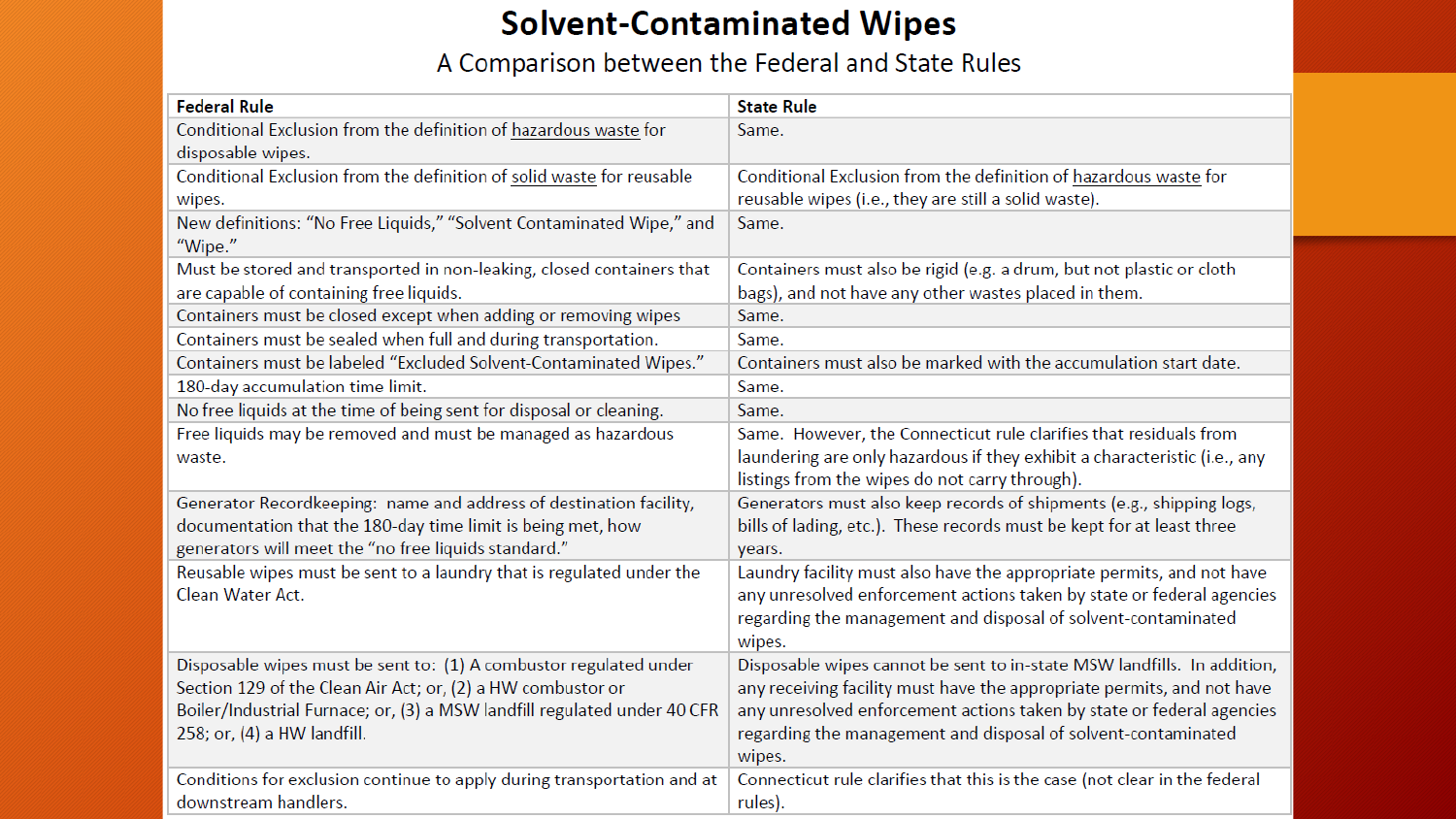### Practical Impact of DEEP's New Regulation.

- Launderable Wipes: No longer have to be managed as HW while on-site.
	- However, generators must comply with the conditions for the exclusion (labeling/recordkeeping/no free liquids, etc.) for wipes to be exempt.
	- Wipes must be sent to approved facilities (DEEP permit for WW discharge).
	- Consider managing wipes as HW until steps have been taken to ensure compliance with the conditions for the exclusion.
- Disposable Wipes: No longer have to be managed as HW.
	- However, generators must comply with the conditions for the exclusion (labeling/recordkeeping/no free liquids, etc.) for wipes to be exempt.
	- Wipes must be sent to approved facilities (e.g., RRF or out-of-state SWLF).
	- Consider managing wipes as HW until steps have been taken to ensure compliance with the conditions for the exclusion.

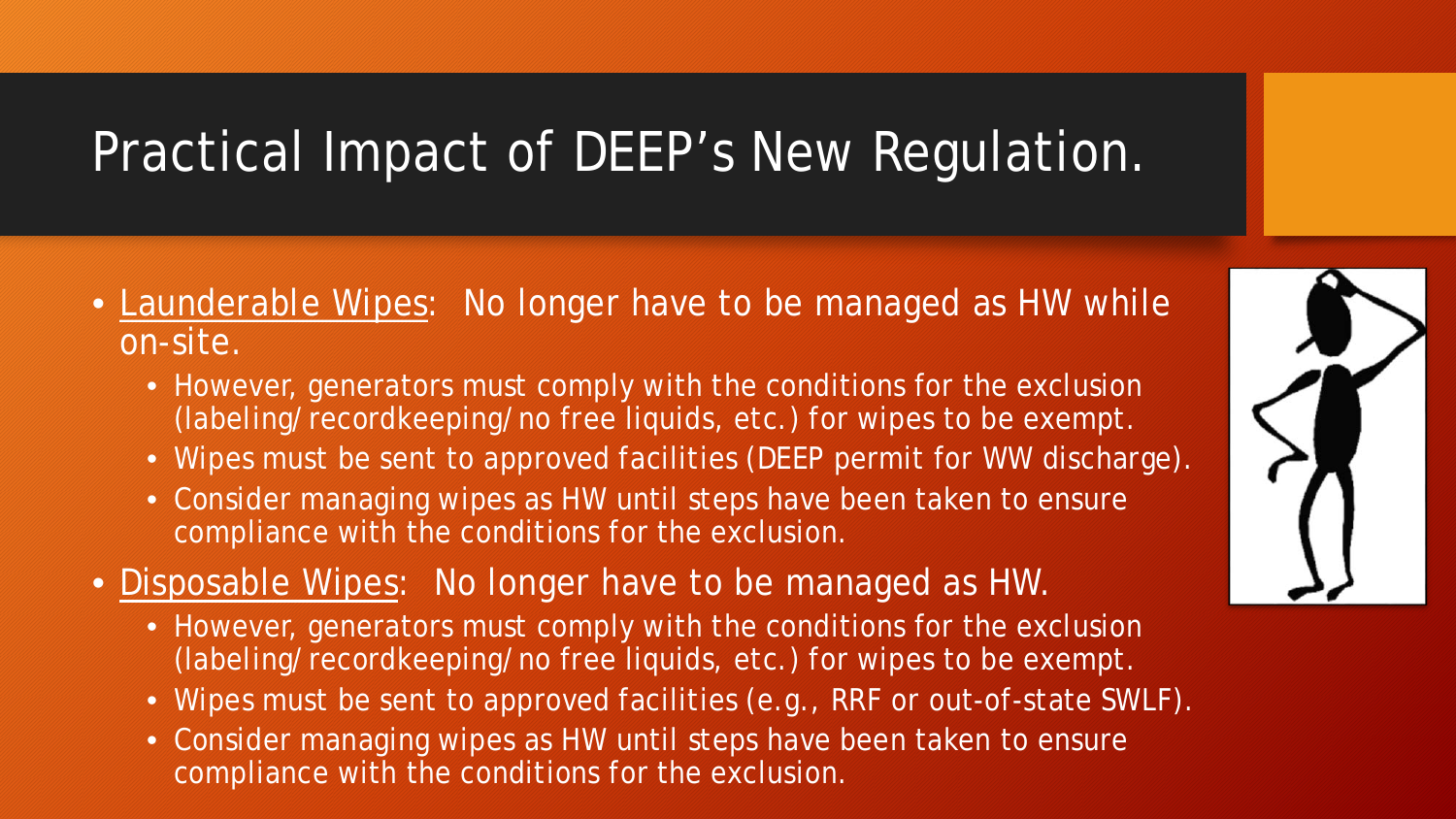### Practical Impacts (Cont.)

- Some generators may reduce waste generation enough to lower their HW generator status (e.g. LQG to SQG or SQG to CESQG).
- If generators generate wipes that are eligible for the exclusion and others that are NOT eligible, they will have to separate them in order to manage the excluded wipes under the new rule.
- Generators may want to review their processes and find ways to eliminate sources of contamination that might make wipes ineligible for the exclusion.
	- Example: If their solvent wipes contain TCLP lead (ineligible), try to find a way to eliminate the source of the lead.

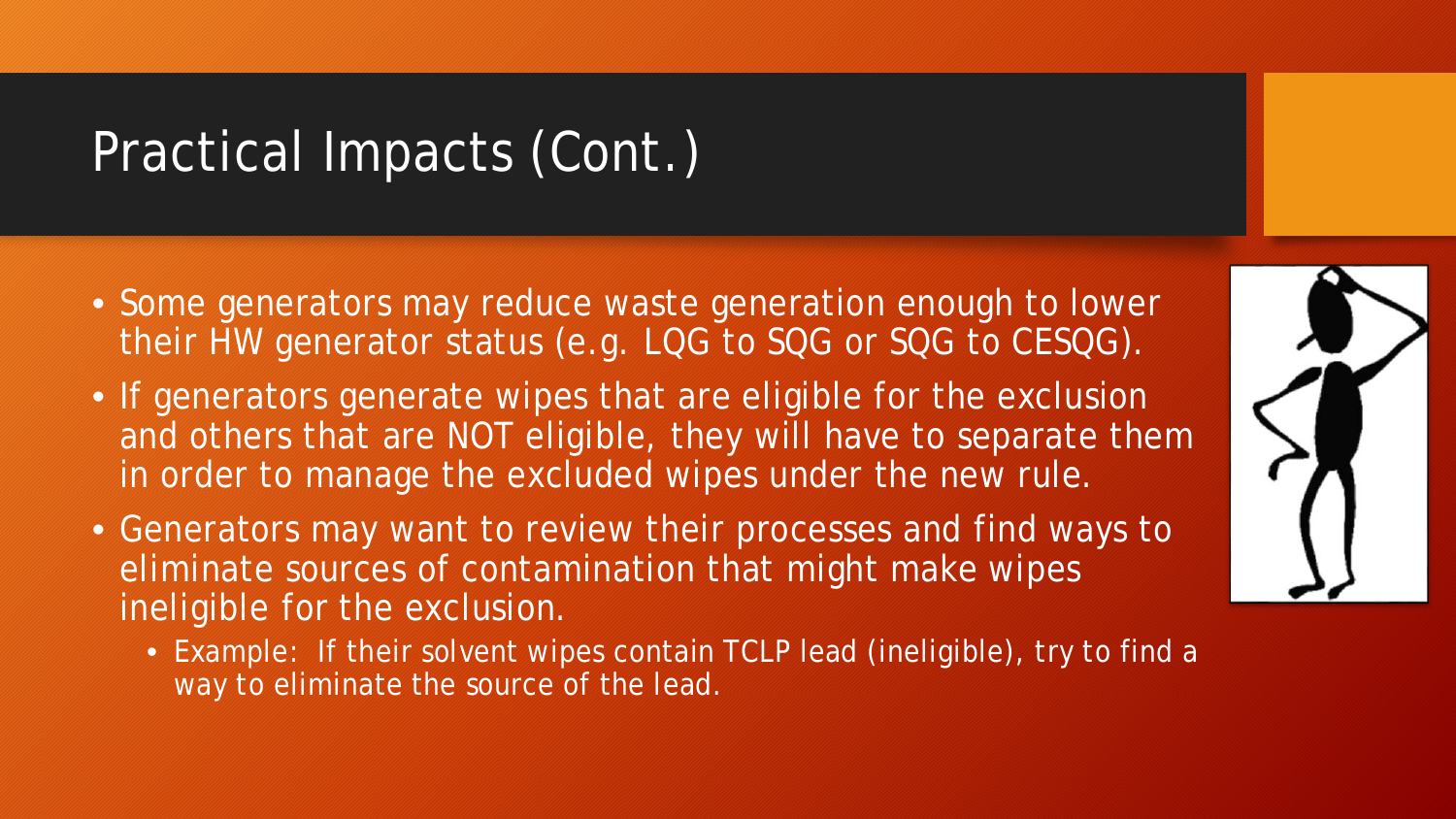# Status of Other Types of Wipes

- Wipes contaminated with hazardous waste other than solvents.
- Wipes contaminated with used oil.
- Wipes contaminated with non-RCRA-hazardous waste ("Connecticut-Regulated Waste").
- Wipes that may be managed at facilities that are authorized to accept certain types of non-RCRA-hazardous special waste.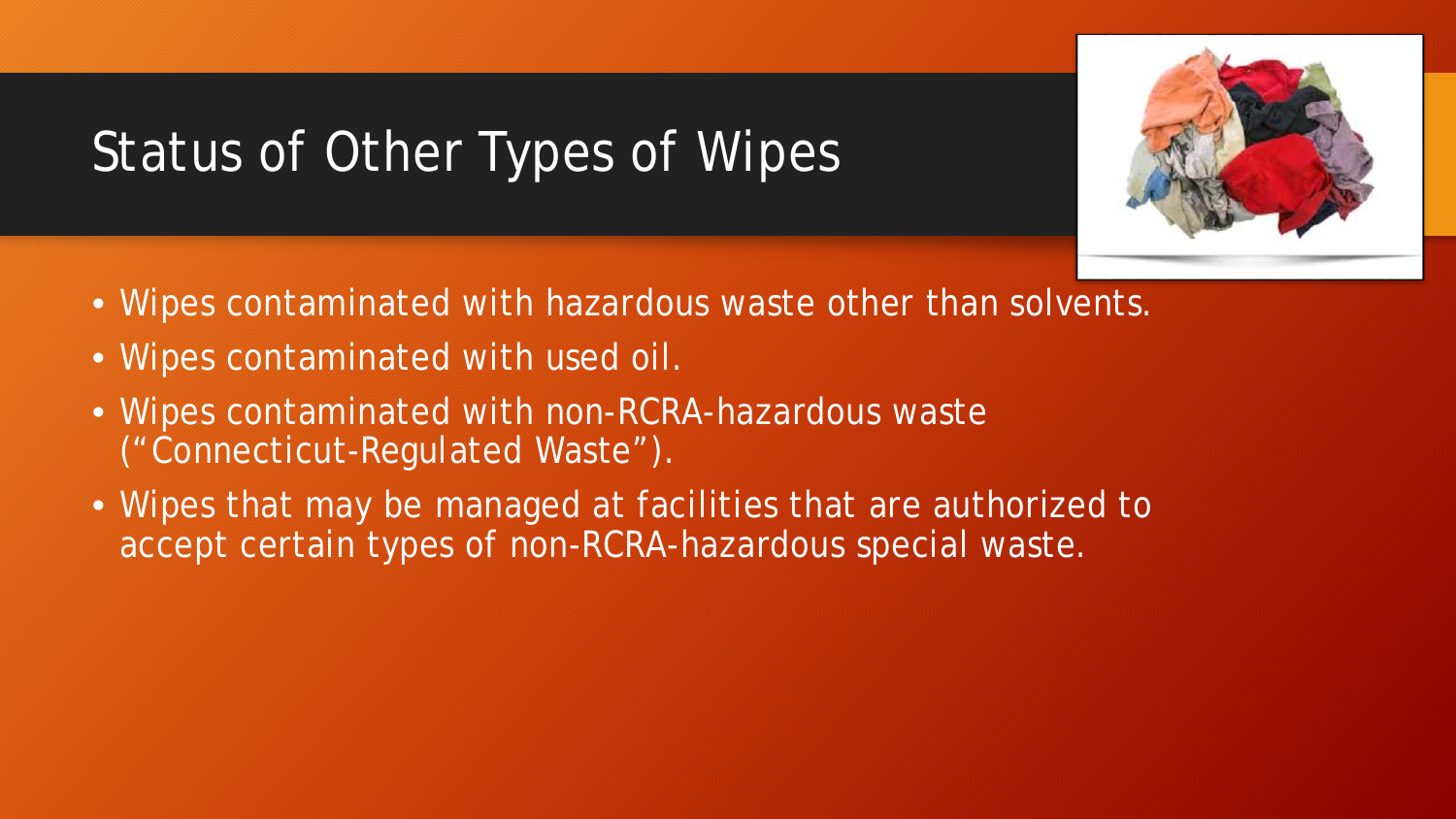

## Wipes with HW Other than Solvents.

- EPA and DEEP rules only apply to wipes containing certain, specific solvents:
	- [F001-F005 listed solvents](https://www.ecfr.gov/cgi-bin/text-idx?SID=dd50d482c62524e26dd54877c7ca1643&node=40:26.0.1.1.2.4.1.2&rgn=div8https://www.ecfr.gov/cgi-bin/text-idx?SID=dd50d482c62524e26dd54877c7ca1643&node=40:26.0.1.1.2.4.1.2&rgn=div8) and their [U-listed](https://www.ecfr.gov/cgi-bin/text-idx?node=se40.26.261_133) counterparts, ignitable and TCLP solvents.
- Wipes that are hazardous for something other than one or more of these solvents are not exempt under the new rule, and must be managed as a fully-regulated hazardous waste.
	- Example: wipes that are hazardous only for TCLP lead.
- Wipes that contain these solvents *and* are hazardous for any other reason are not exempt under the new rule and must be managed as fully-regulated hazardous waste.
	- Example: wipes that are hazardous for one of the above solvents *and* TCLP lead.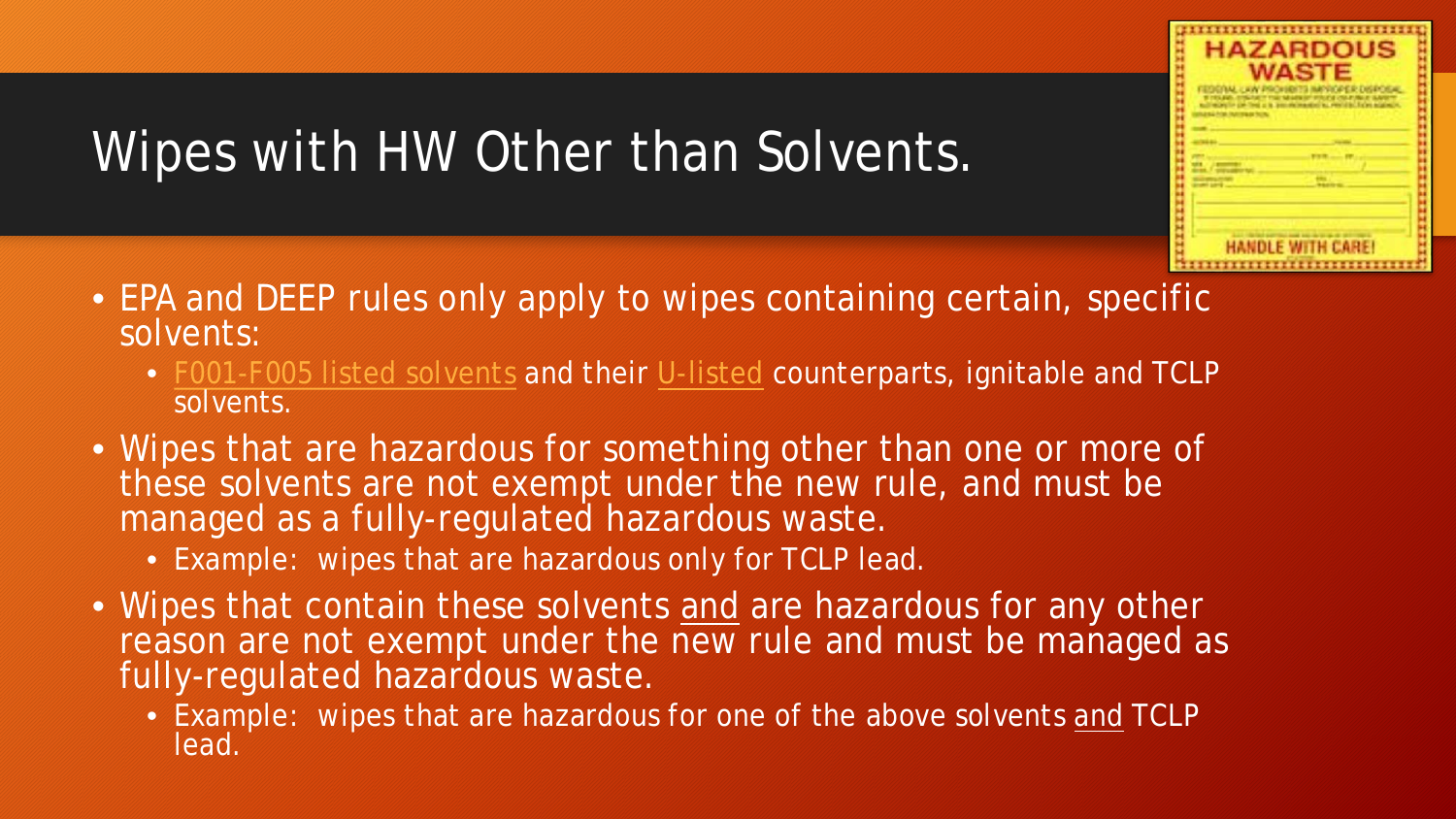## Wipes Contaminated with Used Oil

- Used oil regulations:
	- [40 CFR 279.](https://www.ecfr.gov/cgi-bin/text-idx?tpl=/ecfrbrowse/Title40/40cfr279_main_02.tpl)
	- [RCSA Section 22a-449\(c\)-119](http://eregulations.ct.gov/eRegsPortal/Browse/getDocument?guid=%7B3B8DD983-E882-4855-9DAD-0167870A7281%7D).
- [Apply to "materials containing or otherwise contaminated with](https://portal.ct.gov/-/media/DEEP/waste_management_and_disposal/used_oil/MaterialsContainingUsedOilpdf.pdf)  used oil," unless there are no "visible signs of free-draining oil."
- Solvent-contaminated wipes that are excluded under the new rule are also not subject to regulation as used oil.
- "No free liquids" key to preserving the exclusion.

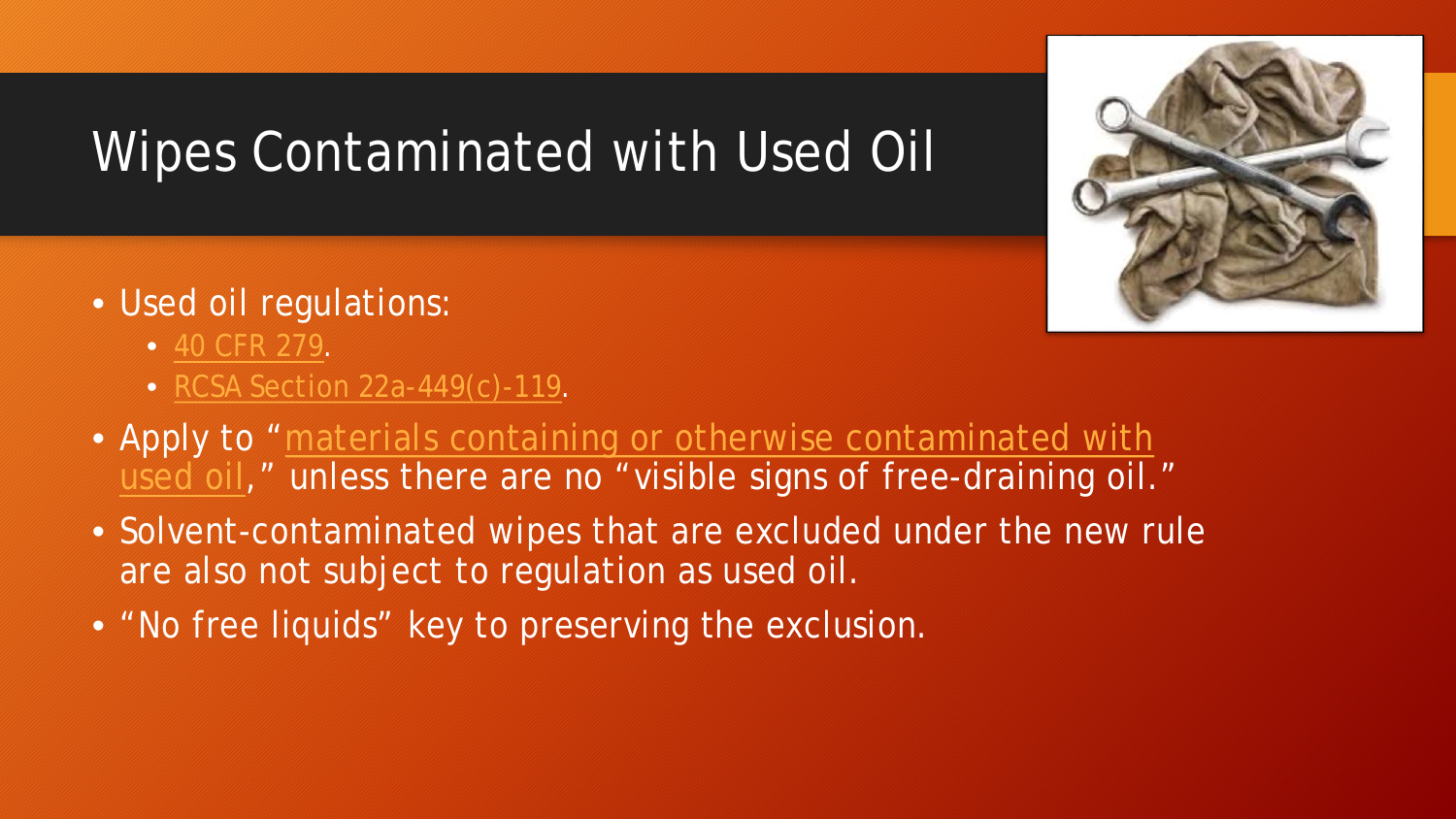## Wipes Contaminated with Non-RCRA-Hazardous Wastes ("CT-Regulated Wastes")

#### • [Connecticut-Regulated Wastes](http://www.ct.gov/deep/cwp/view.asp?a=2718&q=325428&deepNav_GID=1967) include:

- CR01 PCBs over 50 ppm.
- CR02 Waste Oil.
- CR03 Waste Water-Soluble Oil.
- CR04 Waste Chemical Liquids.
- CR05 Waste Chemical Solids.



- Except for CR05, must be transported by permitted transporters.
- Can only be accepted at permitted facilities (in CT).
- Many may be managed as special waste at approved facilities.

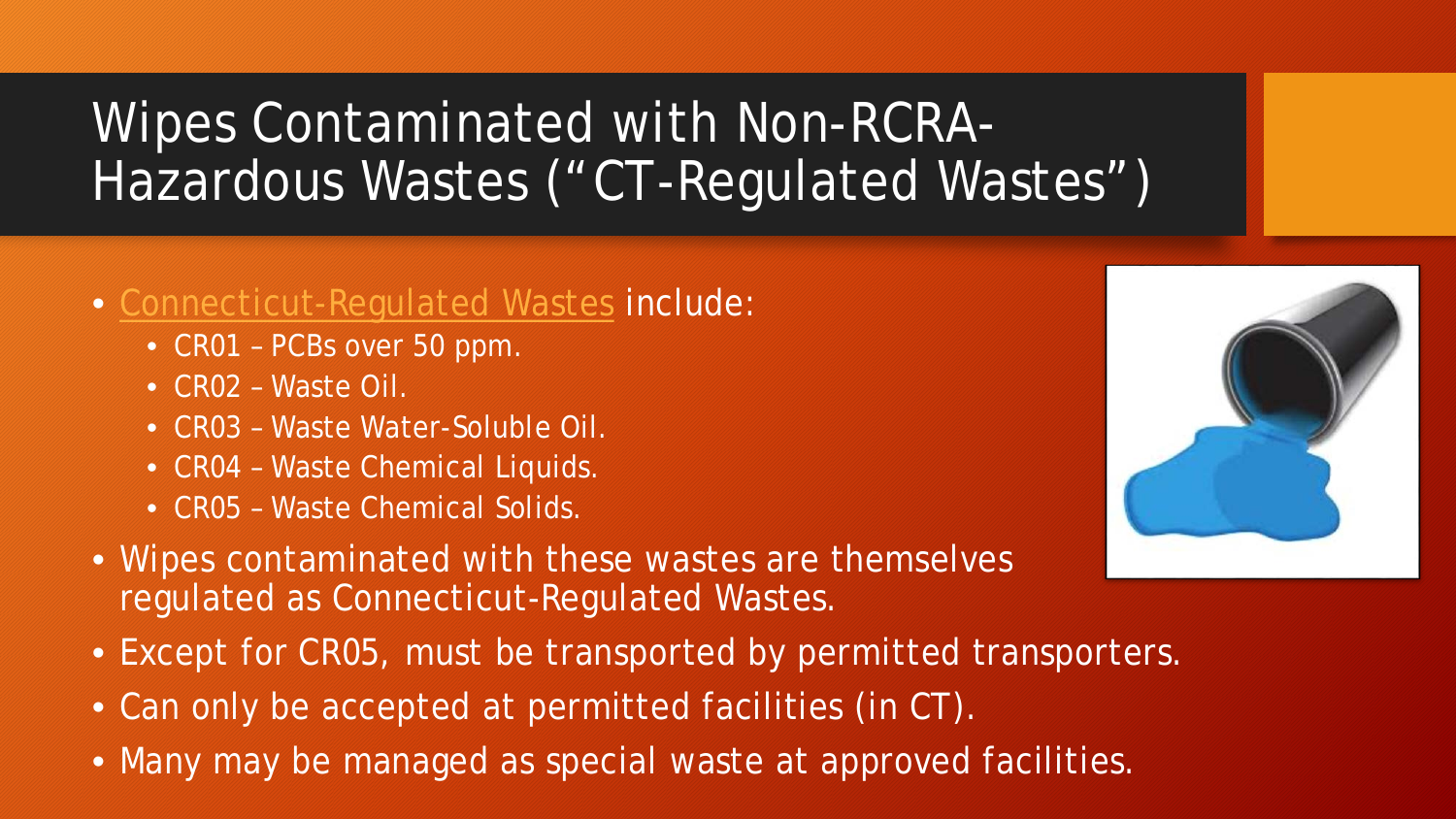## Wipes that May be Managed as Special Waste

- Certain wipes may be sent to a solid waste facility as a ["special waste](http://www.ct.gov/deep/cwp/view.asp?a=2709&q=324202&depNav_GID=1646)."
- Facility must be authorized to accept special waste.
- 4 Resource Recovery Facilities in CT are authorized to accept special waste: Bridgeport, Bristol, Lisbon, Preston.
- These facilities have approved Special Waste Plans that allow them to take certain categories of waste that could include wipes:
	- Paint/Plastics/Rubber Wastes.
	- Oil/Petroleum Product Contaminated Wastes and Debris.
	- Industrial Wastes.
	- Printing Wastes.

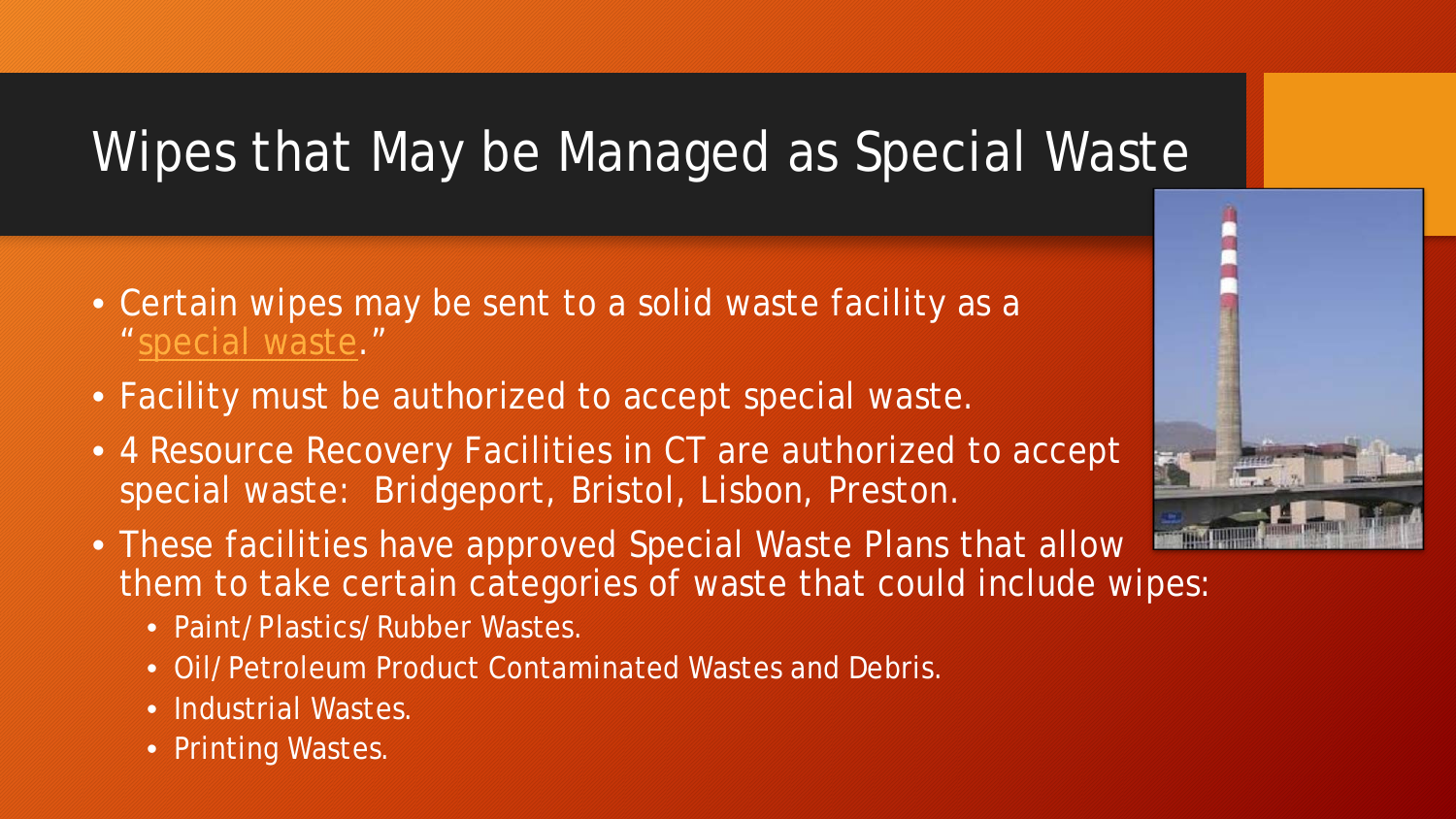## Special Waste (cont.)

- Special Waste Plans require pre-approval by the receiving facility.
	- Facility is also limited on how much special waste they can burn per day, and must report the amounts of special waste accepted.
	- Facilities charge a different tipping fee for special waste.
	- Also, new DEEP rule requires rigid, non-leaking containers, and does not allow mixing with other solid waste.
- As a result, disposal of wipes to regular trash prior to disposal at an RRF is not a realistic option.
- Another option: send to a [permitted HW/CRW facility](http://www.ct.gov/deep/cwp/view.asp?a=2718&q=325490&deepNav_GID=1967) for aggregation and burning at an RRF.

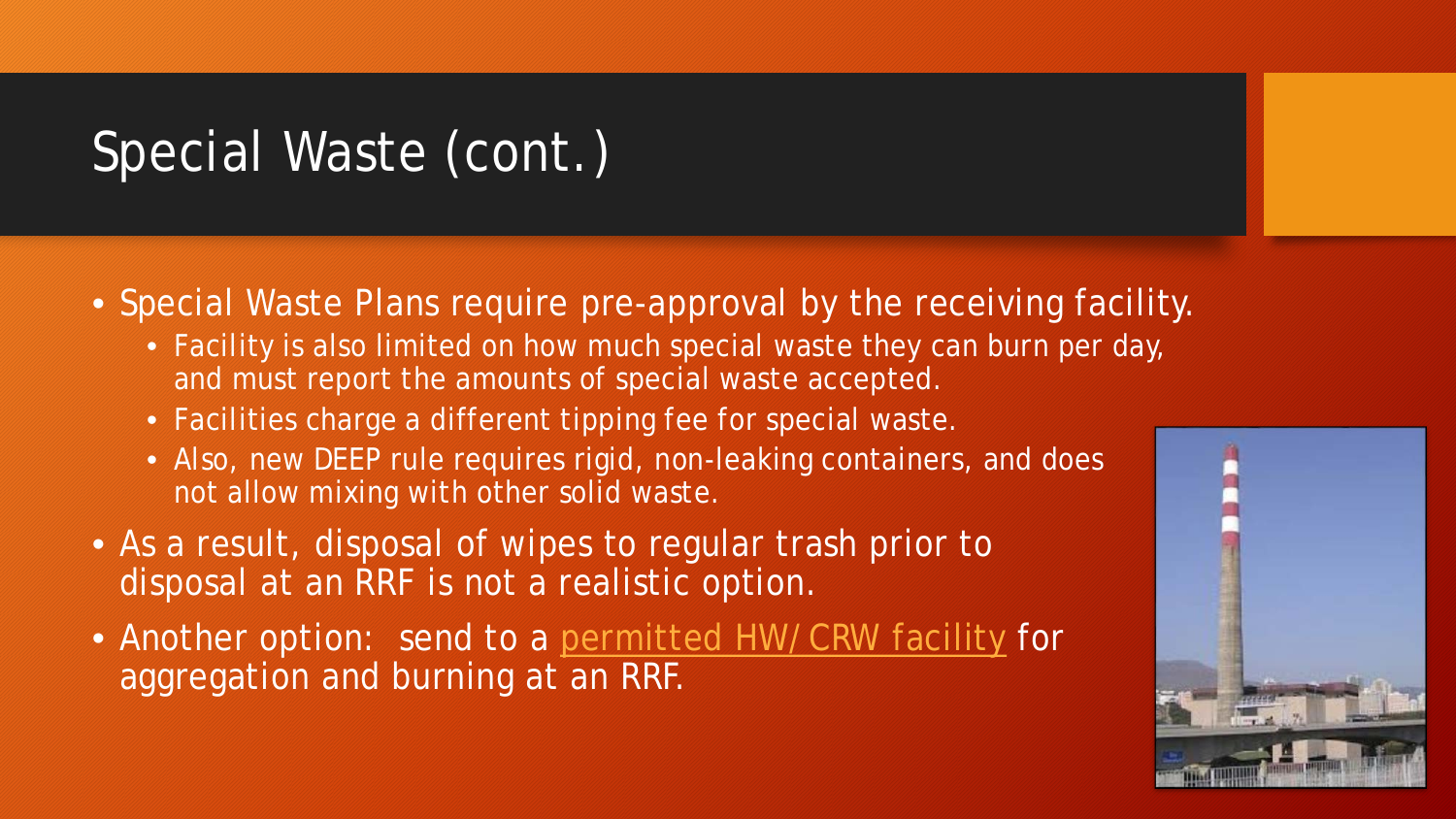### How Will All this Affect RCRA Inspections and Enforcement?



- Practically speaking, not a hard switch from old to new requirements – transitional.
- Need to make regulated community aware.
- DEEP staff need to be brought up to speed.
- Need to revise inspection checklists to reflect new requirements.
- However, generators of wipes should comply with the new rules ASAP to avoid possible violations.
- Consider managing their wipes as HW until steps have been taken to ensure compliance with the conditions for the exclusion.